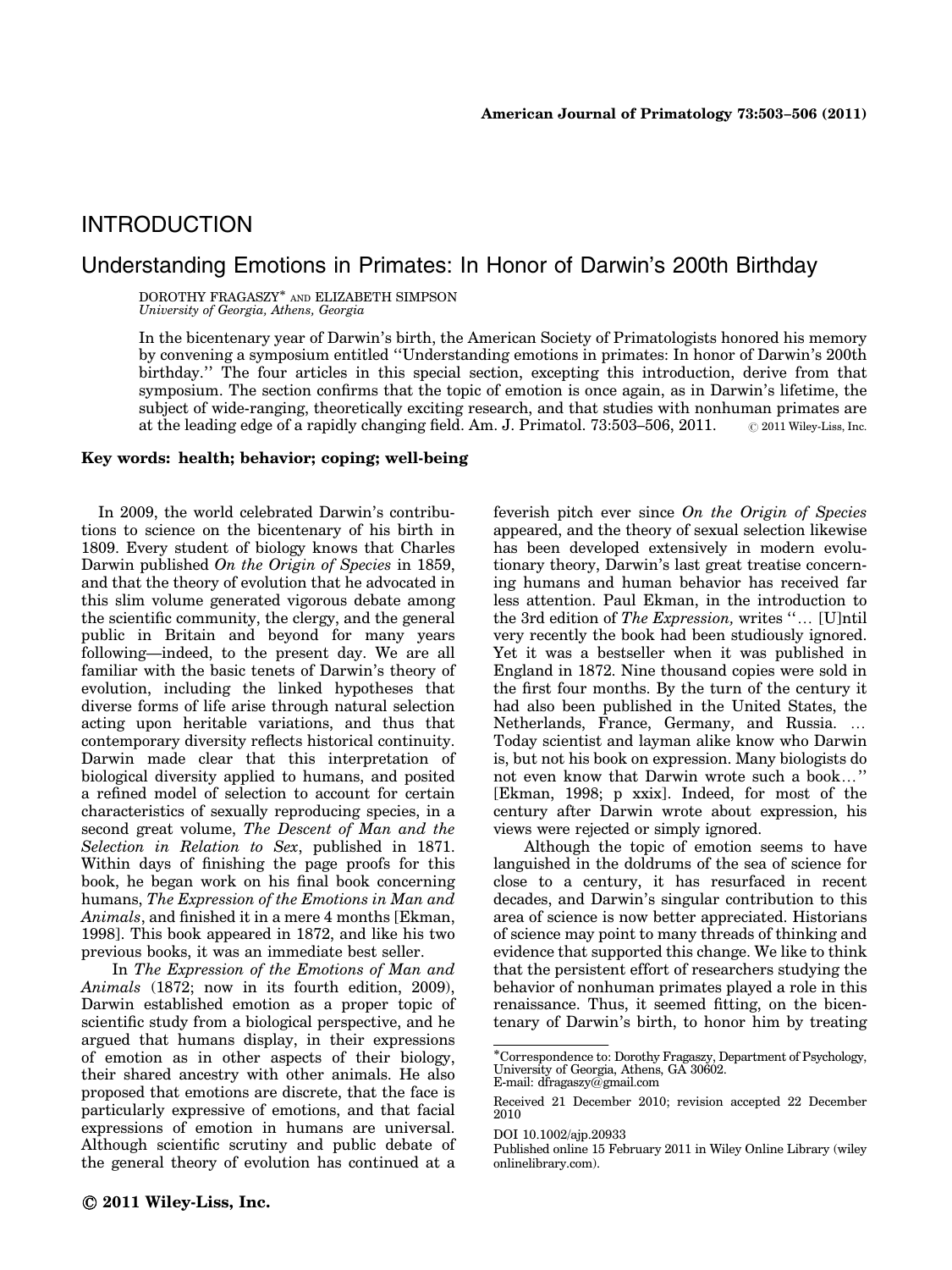the topic of emotions to a thoroughly public consideration, to see in some measure where we have been and where we are going in our efforts to understand emotions in primates. For this purpose, the American Society of Primatologist convened a symposium at our 2009 meeting entitled ''Understanding emotions in primates: In honor of Darwin's 200th birthday.'' The symposium opened with a major address by a featured speaker, J. Panksepp, and continued with four additional presentations.

### STUDYING EMOTIONS AND PHYSIOLOGICAL SYSTEMS THAT SUBSERVE THEM

We take as our starting point Darwin's conclusions that emotions in humans and nonhuman mammals reveal shared ancestry and function, and that emotions are in many dimensions qualitatively similar across mammals. More specifically, basic emotions—SEEKING, RAGE, FEAR, LUST, maternal CARE, separation distress PANIC/GRIEF, and physical PLAY [Panksepp, 2011, this issue]—are shared widely among mammals, and likely among an even wider array of species. Conditions or circumstances that increase positive emotions—friendships, good food, status, attractive mates, safe and comfortable shelter, caring for offspring—are things that aid in our survival and reproduction. Experiences and stimuli that increase negative emotions social rejection, predators, rotten food, and disease likewise affect survival and reproduction. For example, humans' attention, and likely other animals' attention as well, is captured relatively easily by threatening stimuli (e.g., loud noise, angry face). For many animals—including humans—social interactions with conspecifics are of utmost importance. Social animals interpret the emotional signals (facial expressions, vocal expressions, postures) of conspecifics. Situations that compromise social connections temporarily enhance social perception in humans, and may do so in other animals as well. For example, in humans, increasing feelings of social rejection improve the ability to recognize whether an expression (e.g., smile) is genuine or artificial, a characteristic which is proposed to facilitate affiliation [Bernstein et al., 2008].

Given shared ancestry and shared function, emotion, such as other features of the organism, can be profitably studied from an evolutionary and comparative perspective. For data on diverse species to be interpretable within a comparative framework, it is important to have standardized methods of assessing emotion and useful to have multiple measurement tools for a given assessment. Fortunately, we have a variety of methods that are appropriate for studying physiological underpinnings of emotions in many species. For example, select regions of the brain can be stimulated or blocked from activity to measure behavioral or other consequences [e.g., Krack et al., 2010]. The timing of larger scale (i.e., structures,

systems) brain activity can be measured indirectly using electroencephalogram, and locations of brain activity can be measured indirectly using functional magnetic resonance imaging [e.g., Hoffman et al., 2007]. Physiological measures of autonomic arousal have been used with both human and nonhuman animals, and include measures of facial temperature (e.g., nose temperature in nonhuman primates), heart rate, respiration, skin conductance, pupil dilation, eye blinks, and startle responses [e.g., Reefmann et al., 2009]. We can link behavioral indices of emotion (e.g., a particular component of maternal behavior) with a neurochemical state, as measured by titers of neurotransmitters, hormones, or certain proteins [e.g., Campbell, 2010; Grigoriev et al., 2003]. Single cell recordings can directly measure neural activity in response to emotional stimuli [e.g., Maior et al., 2010].

Precise behavioral measures are available for studies with humans and other animals, and provide another dimension for comparison across species. For example, the movements or activations of facial musculature can be measured using facial electromyography. Sometimes, such muscle movements are not visible to the naked eye, yet can be measured with this equipment and provide information about emotional responses and emotional interpretations. The facial action coding system has been employed with human and nonhuman primates [e.g., Vick et al., 2007]. On a larger scale, one can quantify body postures, or approach and avoidance movements, and preferences. Thus, even though paradigms that rely on verbal report are relevant only to humans, we have many ways to study emotion comparably across species.

## OVERVIEW OF THE SPECIAL SECTION

This special section contains contributions by four presenters in the 2009 symposium (J. Panksepp, J. Capitanio, D. Maestripieri, and M. Owren). J. Panksepp [2011] recounts the history of the neuroscientific study of behavior to illustrate how, until very recently, emotions in nonhuman animals were set aside as improper subjects of research. We now know from decades of careful scientific inquiry that emotional experience in humans, as in all other mammals, does not depend upon cortical interpretation of bodily states; rather, emotional experiences in humans arise from the same (i.e., homologous) subcortical neural networks as in all mammals that have been studied closely, reconfirming Darwin's intuitive understanding of continuity of emotional process across species (at least, across mammals). The neuroscientific evidence clearly shows that emotion is directly experienced (in Panksepp's words, ''primary process''). Panksepp [2011] suggests that we are now positioned to connect psychodynamics (aspects of brain function that are experienced) to the neurodynamics of the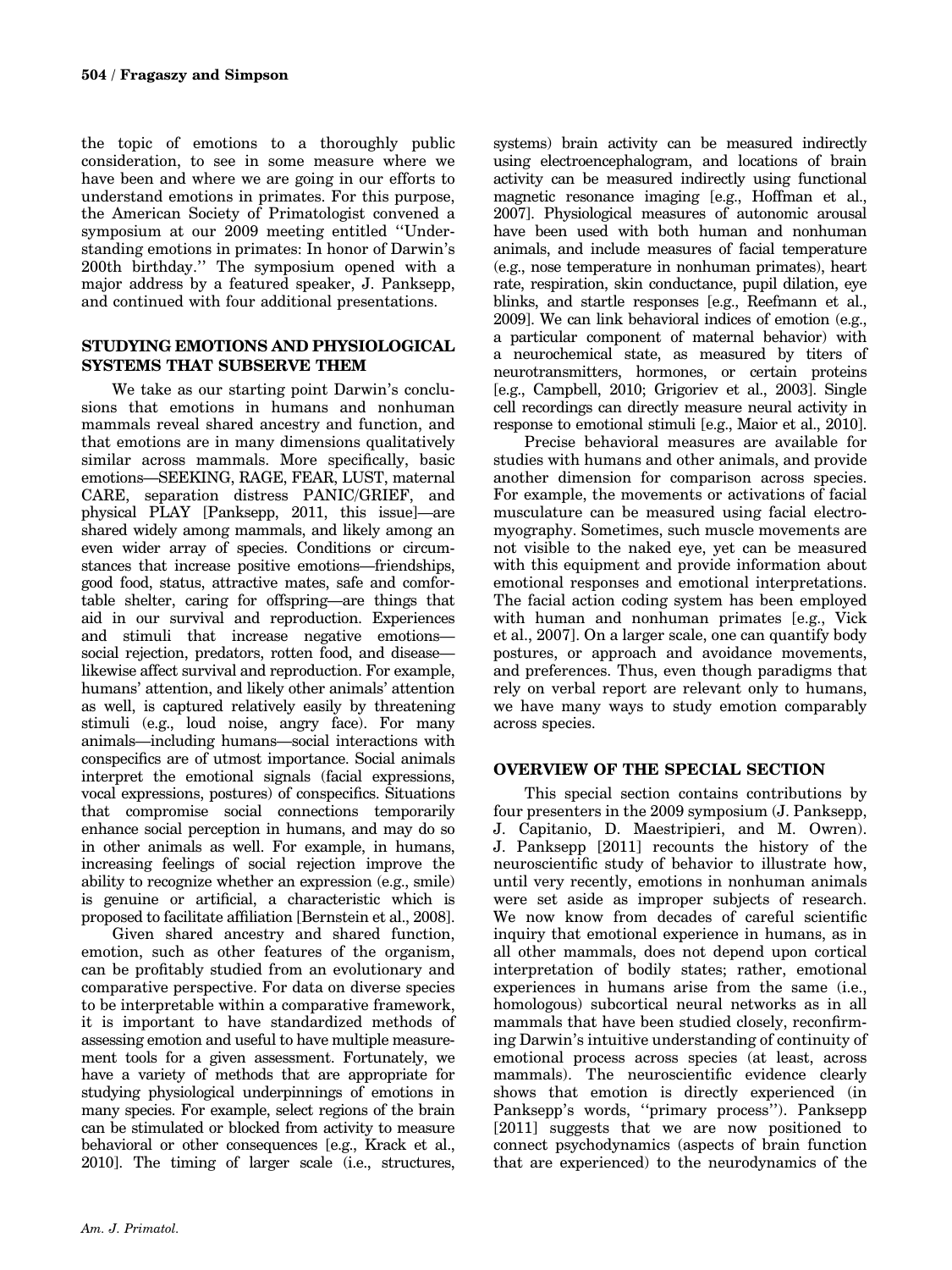brain. A challenge for contemporary neuroscience is to study primary-process affective experiences in all mammals (both positively and negatively valenced experiences) and, in this way, better understand the nature of human psychiatric disorders.

Capitanio [2011] shows how Panksepp's call to examine both positively and negatively valenced emotions in nonhuman primates can yield advances in understanding health in a broad sense. He reviews evidence that temperament mediates individual differences in health in captive rhesus monkeys. Capitanio [2011] points to sociability (a general tendency to affiliate with others) as a feature of temperament associated with positive affect and with sensitivity of brain systems to dopamine. Capitanio [2011] shows that sociability has both direct and indirect effects on monkeys' health, and that those indirect effects are mediated by how well individuals fit the situations in which they find themselves. As Panksepp [2011] suggested would be the case, this insight about emotion informs our understanding of health and coping in humans and in nonhuman primates.

Maestripieri [2011] looks at a complex set of emotional processes relevant to maternal behavior in rhesus monkeys. Under normal circumstances, maternal behavior in mammals waxes and wanes in predictable ways in concert with infants' needs for protection and nourishment. However, individuals vary considerably from one another in maternal behavior, as well as in general temperament. Emotional reactivity is an important regulator of maternal behavior. Individual differences in emotional reactivity also correspond with individual differences in susceptibility to stress. Maestripieri [2011] reviews how emotional reactivity and stress interact to affect maternal behavior in rhesus monkeys, a topic that calls out for further research. Furthermore, he points out that some negatively valenced features of Pryce's [1992] widely cited model of maternal motivation in mammals seem not to be present in normally reared rhesus monkeys, but rather are evident only in atypically reared rhesus monkeys. This finding marks an apparent important difference in maternal motivation between primates and rodents, and one that warrants careful scrutiny for the advancement of theory in this area.

Owren et al. [2011] address the role of emotion (affect) in vocalizations of monkeys and apes, and the extent to which vocalizations can be voluntarily modulated, topics of abiding relevance to the evolution of language. They propose two principles, one concerning development and the other concerning neural pathways, which characterize vocalizations across species, and they use these principles to interpret a broad literature concerning vocal flexibility in primates. The first principle is that there are two patterns of vocal development, ''production first'' and ''reception first.'' The second principle concerns the neural pathways associated with vocal

production. Affectively triggered vocalizations share the same neural pathway across mammals, involving subcortical structures in the limbic system. However, a functionally distinct vocal capacity to produce novel sounds, present in humans and perhaps present in rudimentary form in great apes, is associated with a second, cortically based neural pathway. The second pathway has counterparts in orders other than primates (e.g., bats and song birds, and perhaps some marine mammals), suggesting convergent evolution. Owren et al. suggest that affectively triggered vocalizations develop in the productionfirst manner, whereas language develops in the reception-first manner. According to this framework, experience can play a different role in the development of the two kinds of systems. The authors interpret almost all the evidence for vocal flexibility in nonhuman primates as concordant with a production-first, affectively triggered system, which is shared with humans, as Darwin proposed. This interpretation differs importantly from the conventional view of many researchers in this area that instead view elements of vocal flexibility in nonhuman primates as shared with human language. As in matters of health and maternal behavior, much about the role of affect in vocal communication in primates remains to be investigated.

## FUTURE DIRECTIONS

The articles in this special section have presented an array of fundamental topics, including health, maternal behavior, social development, and communication, in which research with nonhuman primates has already provided insights into the role of emotions in biology. And, there is a bright future for continuing research in emotions, both with respect to basic biology and to medicine, as Panksepp [2011] reminds. For example, characterizing individual differences in emotionality, understanding emotional expressions in others, and the developmental and experiential origins of these differences are important challenges. Another major challenge, in the neurobiology of emotion, is to understand emotional processes. We are increasingly informed about the neural structures involved in emotions, but much less so about the processes that take place, nor about direct and indirect influences of these processes on the rest of the brain.

It is clear that the body, in addition to the brain, participates in the perception of others actions, including emotional expressions. For example, recent work with humans has found that body posture (e.g., supine position) and facial posture (e.g., holding a pencil between teeth) can each influence the perception of emotional stimuli, one's emotional state, and emotional brain activation [e.g., Davis et al., 2010]. It would be interesting to explore whether similar modulation of emotion recognition occurs in